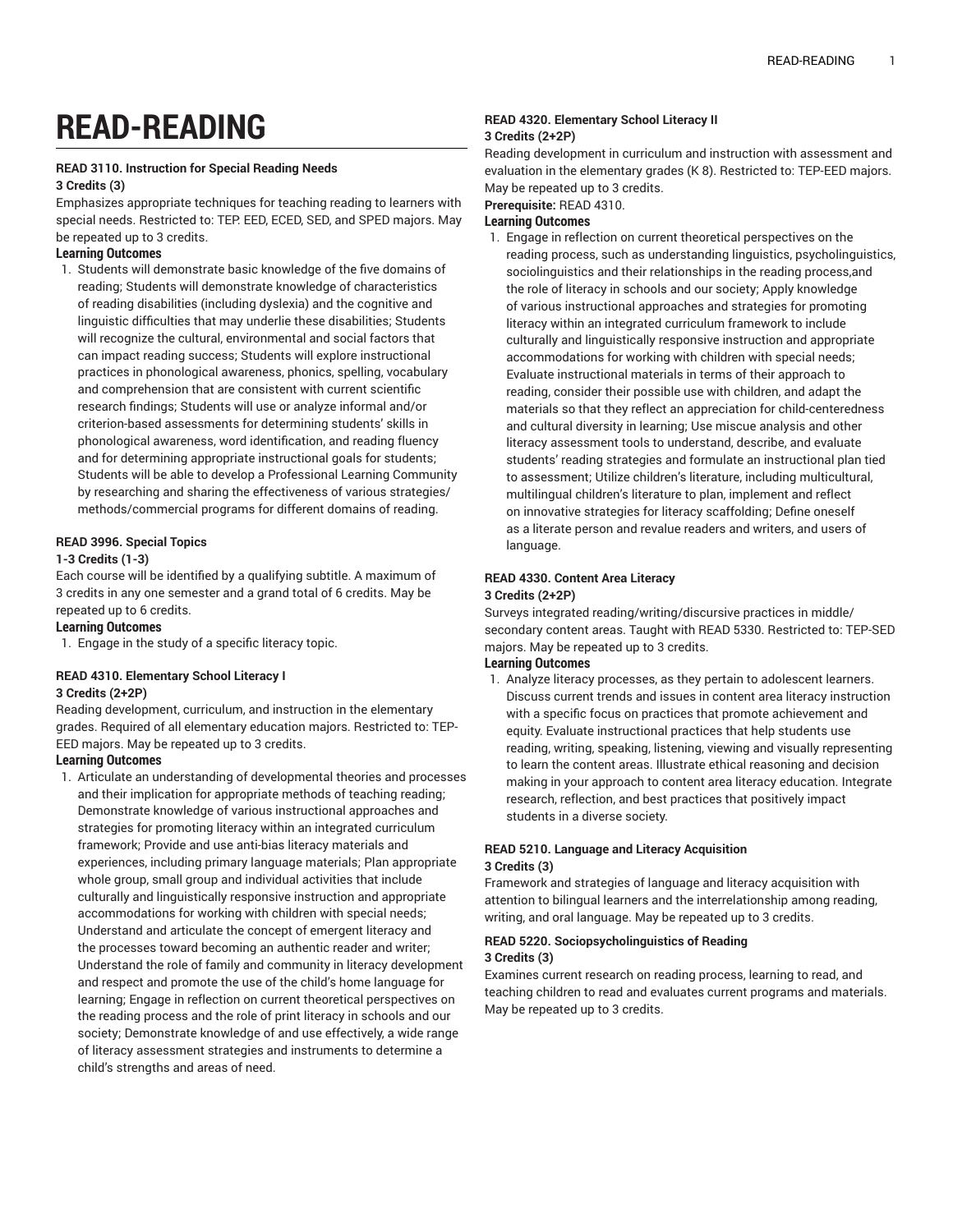#### **READ 5310. Elementary School Literacy I 3 Credits (2+2P)**

Reading development, curriculum, and instruction in the elementary grades. Same as READ 4310 with differentiated assignments for graduate students. May be repeated up to 3 credits.

**Corequisite:** ECED 5810, EDUC 5310, and EDUC 5320.

#### **Learning Outcomes**

1. Articulate an understanding of developmental theories and processes and their implication for appropriate methods of teaching reading; Demonstrate knowledge of various instructional approaches and strategies for promoting literacy within an integrated curriculum framework; Provide and use anti-bias literacy materials and experiences, including primary language materials; Plan appropriate whole group, small group and individual activities that include culturally and linguistically responsive instruction and appropriate accommodations for working with children with special needs; Understand and articulate the concept of emergent literacy and the processes toward becoming an authentic reader and writer; Understand the role of family and community in literacy development and respect and promote the use of the child's home language for learning; Engage in reflection on current theoretical perspectives on the reading process and the role of print literacy in schools and our society; Demonstrate knowledge of and use effectively, a wide range of literacy assessment strategies and instruments to determine a child's strengths and areas of need.

#### **READ 5320. Elementary School Literacy II 3 Credits (2+2P)**

Reading development in curriculum and instruction with assessment and evaluation in the elementary grades (K-8). Same as READ 4320 with differentiated assignments for graduate students. May be repeated up to 3 credits.

**Prerequisite:** READ 5310. **Corequisite:** EDUC 5330.

#### **Learning Outcomes**

1. Engage in reflection on current theoretical perspectives on the reading process, such as understanding linguistics, psycholinguistics, sociolinguistics and their relationships in the reading process,and the role of literacy in schools and our society; Apply knowledge of various instructional approaches and strategies for promoting literacy within an integrated curriculum framework to include culturally and linguistically responsive instruction and appropriate accommodations for working with children with special needs; Evaluate instructional materials in terms of their approach to reading, consider their possible use with children, and adapt the materials so that they reflect an appreciation for child-centeredness and cultural diversity in learning; Use miscue analysis and other literacy assessment tools to understand, describe, and evaluate students' reading strategies and formulate an instructional plan tied to assessment; Utilize children's literature, including multicultural, multilingual children's literature to plan, implement and reflect on innovative strategies for literacy scaffolding; Define oneself as a literate person and revalue readers and writers, and users of language.

#### **READ 5330. Content Area Literacy 3 Credits (3)**

Surveys integrated reading/writing/discursive practices in middle/ secondary content areas. "Master' plus Secondary Licensure students Only" and "TEP admission required" May be repeated up to 3 credits. **Prerequisite:** SPED 5105, EDUC 5120, EDUC 5110.

#### **Learning Outcomes**

1. Define the purpose of schooling begin to articulate the implications for the teacher, youth, teaching, and learning. Explore the historical dimensions of reading instruction in secondary education. Explore the quality and character of life in schools along with the implications for all stakeholders. Explore the roles of reading, writing, listening, and speaking in the content areas. Discuss general pedagogical considerations that extend across all subject matter. Promote the concept that learning in all areas is more authentic and meaningful when knowledge of diverse youth and their communities, content, and pedagogy are valued. Practice strategies that integrate literacy, content, and knowledge of youth. Explore literature in the content area. Develop lesson plans that combine reading, writing, listening, and speaking in the content area that support diversity, integrate technology, and promote effective communication 1 Examine the needs of struggling readers. 1 Examine the Common Core Standards. 1 Engage in research and writing that supports the development of your professional identity as an educator and graduate-level student.

#### **READ 5340. Literacy Assessment and Evaluation 3 Credits (3)**

Theoretical and practical aspects of using formal and informal assessment and evaluation procedures in literacy curriculum and instruction. May be repeated up to 3 credits. **Learning Outcomes**

#### 1. Students will be able to understand and implement various strategies for assessing and evaluating the literacy practices and knowledge of students.

#### **READ 5350. Adult and Family Literacy**

#### **3 Credits (3)**

Principles, practices, and instructional materials for adult and family literacy. May be repeated up to 3 credits.

#### **Learning Outcomes**

1. Students will be able to understand and implement various strategies for engaging students and their families through literacy practices in a variety of classroom and home settings.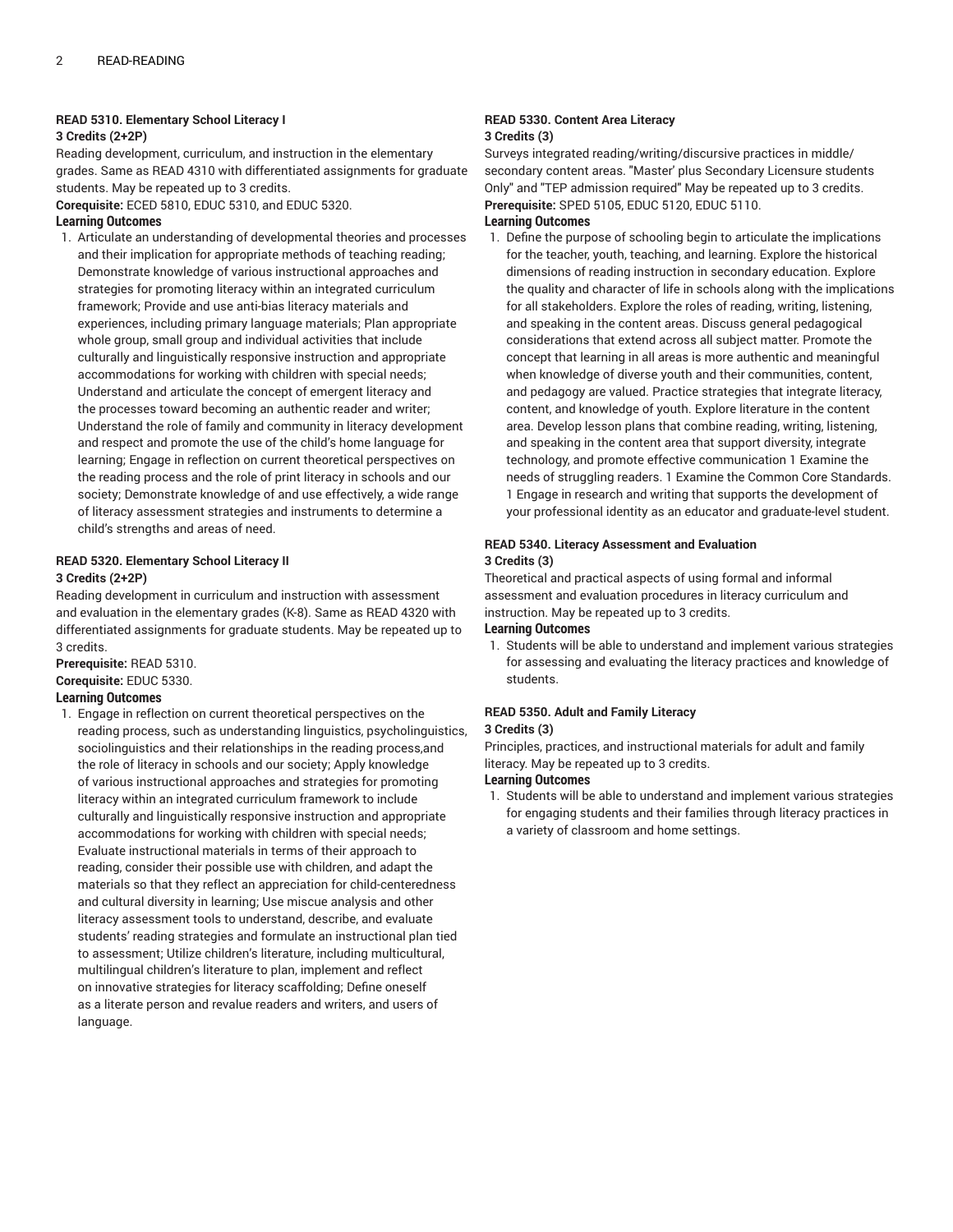#### **READ 5360. Digital Literacies**

#### **3 Credits (3)**

Digital Literacies study focuses on the multiple relationships between how we express ourselves to one another and the multiple technological systems and networks that provide context, meaning, and shape to those expressions in both social and academic spaces. This course is designed to examine new literacies theory as it applies to teaching applications and current research on digital literacies within K-12 education. As 21st Century practitioner scholars, we are concerned with both the social aspects of literacy practices, understanding that school-based operations are inseparable from the sociocultural contexts in which they are enacted. Must be an NMSU graduate student to participate in this course.

#### **Prerequisite:** READ 5340 with a B- or better.

#### **Learning Outcomes**

1. Critically assess K-12 implementation of digital literacies across content area curriculum and instruction. Examine seminal and current research on digital literacies' theory, pedagogy, and practice. Determine the level of cultural relevance in schools and pedagogies for 21st Century students. Interpret how social categories relevant to digital literacy contribute to construction of identity. Develop a critical digital pedagogy that addresses the literacy practices of all learners.

#### **READ 5410. Theory and Pedagogy of Literature for Children and Adolescents**

#### **3 Credits (3)**

This course provides an in-depth exploration of pedagogy and theory related to literature for adolescents. Students must be in Graduate Standing. May be repeated up to 3 credits.

#### **Learning Outcomes**

- 1. Analyze literacy processes, as they pertain to adolescent learners. Discuss current trends and issues in content area literacy instruction with a specific focus on practices
- 2. that promote achievement and equity. Evaluate instructional practices that help students use reading, writing, speaking, listening, viewing and visually representing to learn the content areas. Illustrate ethical reasoning and decision making in your approach to content area literacy education. Integrate research, reflection, and best practices that positively impact students in a diverse society.

#### **READ 5420. Theory and Pedagogy of Writing 3 Credits (3)**

This course is designed to examine critical writing theory and pedagogy for K-12 teaching and learning, including inclusive and multicultural approaches, with an emphasis in constructive, collaborative practices, and the integration of digital tools across several genres of writing. Through sequential, thematic units, coursework will emphasize: 1) the study of formative theories along with the development of instructional practices to promote achievement and equity in writing education; 2) the application of these skills through pedagogy and curriculum building, and 3) the construction of broad understandings of craft within the context of the current policies and standards which impact education both regionally and nationally.

#### **Learning Outcomes**

1. Critically assess writing curriculum and instruction in K-12 learning environments. Develop a critical writing pedagogy that addresses the literacy practices of all learners. Measure the alignment of writing structures in schools with students' cultural literacies. Interpret how social categories relevant to education contribute to construction of identity. Formulate engaging strategies that develop writers who are competent in multiple genres.

#### **READ 5990. Practicum in Literacy Education 1-6 Credits (1-6)**

Supervised laboratory experience with children with reading difficulties. The student implements a program of specific procedures to aid the disabled reader. May be repeated up to 6 credits.

#### **Prerequisite:** READ 5340.

#### **Learning Outcomes**

1. Students will be able to understand and implement various strategies for assessing and evaluating the literacy practices and knowledge of students.

#### **READ 5992. Special Studies in Literacy**

#### **1-6 Credits (1-6)**

Each study will be designated by a qualifying subtitle. Taught with READ 6992. May be repeated up to 99 credits.

#### **Learning Outcomes**

1. Engage in a specific literacy topic.

### **READ 5996. Selected Topics in Literacy**

#### **1-6 Credits (1-6)**

Offered under different subtitles in the Schedule of Classes. Taught with READ 6996 with differentiated subjects for doctoral students. May be

#### repeated up to 6 credits. **Learning Outcomes**

1. Engage in the study of a specific literacy topic.

#### **READ 6110. Critical Issues in Literacy Education 3 Credits (3)**

Critical issues from historical to current perspectives. May be repeated up to 3 credits.

#### **Learning Outcomes**

1. Understand the multiple critical issues central to literacy education from both a historical and contemporary perspective.

#### **READ 6120. Multiple Critical Literacies**

#### **3 Credits (3)**

An exploration of the multiple literacies that operate on the individual, classroom, community, cultural and societal levels. Same as BLED 6120. May be repeated up to 3 credits.

#### **READ 6130. Multiculturalism, Literature, and Inquiry 3 Credits (3)**

Advanced exploration and examination of critical multicultural language education vis-a-vis children's adolescent, young adult, and adult literature, with an eye toward problematizing assumptions about literacy, articulating issues of social justice and enacting transactive, transformative pedagogy. May be repeated up to 3 credits. **Learning Outcomes**

1. Understand the theories and approaches necessary for conducting inquiry reading and writing.

#### **READ 6210. Ethnography of Reading and Writing 3 Credits (3)**

Covers the dynamics of data interpretation and critical analysis in the study of literacy. May be repeated up to 3 credits.

#### **Learning Outcomes**

1. Understand the theories and approaches necessary for conducting ethnographic studies in reading and writing.